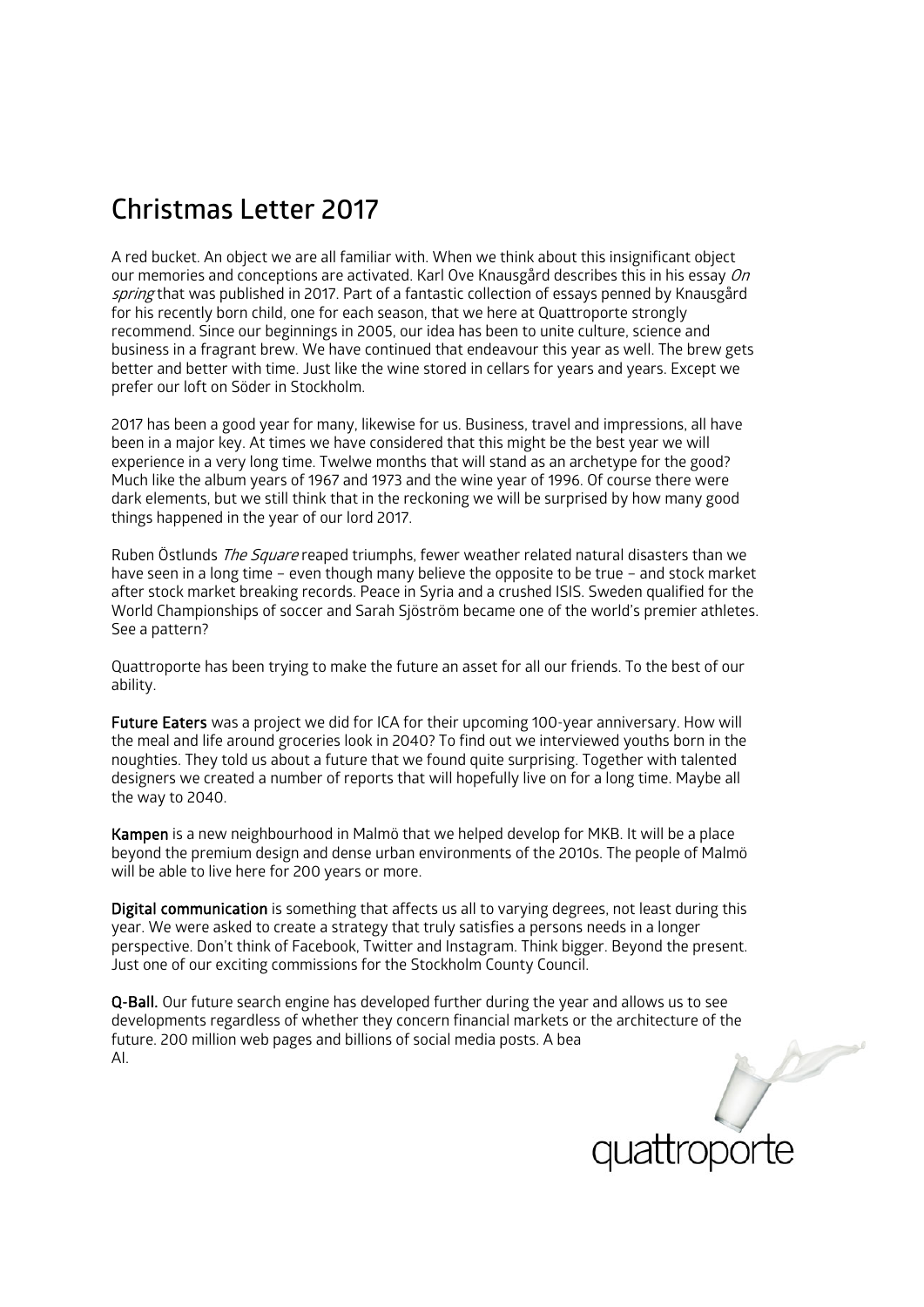Medieguiden reaps more triumphs and provides strategic compilations of the most important media events and gives their clients the serenity to sleep soundly. The number of subscribers is climbing rapidly. Who wouldn't want to stay updated on the most important and relevant news in their field at the touch of a button and some scrolling in their smart phone?

We would like to tell you of all the exciting things we do but we are neither allowed nor able to. As you know there are always a lot of good things that are left unsaid. But using your excellent imagination you can probably think of some of the things we have worked on.

As always we have travelled a lot to get a feel for the future and take beautiful pictures to share with you. This year we went to the Venice Biennale, London (RCA), Milan design fair, Rome, Malaga, Los Angeles and Florence. We have frequented these and other cultural meeting places for 15 years which gives us a very valuable understanding of the connection between culture, economy and society.

Our organisation and our co-workers are all artists with different unique skills. Not always those most finely schooled in politics, but nevertheless very good people with a skill that can be likened to that of the masters at the saddle making studio of Hermès.

Now that 2017 is drawing to a close we want to thank you all for a fine collaboration. Perhaps we will all remember the year in the same tangible way that a red bucket can symbolise more than just its physical attributes. More than twelwe months or 365 days can.

Quattroporte already know a great deal about 2018. It will be different and definitely something we will remember.

Merry Christmas and a Happy New

Year!

From your

Friends at Quattroporte

Quattroporte Konsult AB Repslagargatan 17 b, 118 46 Stockholm Telefon: 0735-460 465, info@quattroporte.se